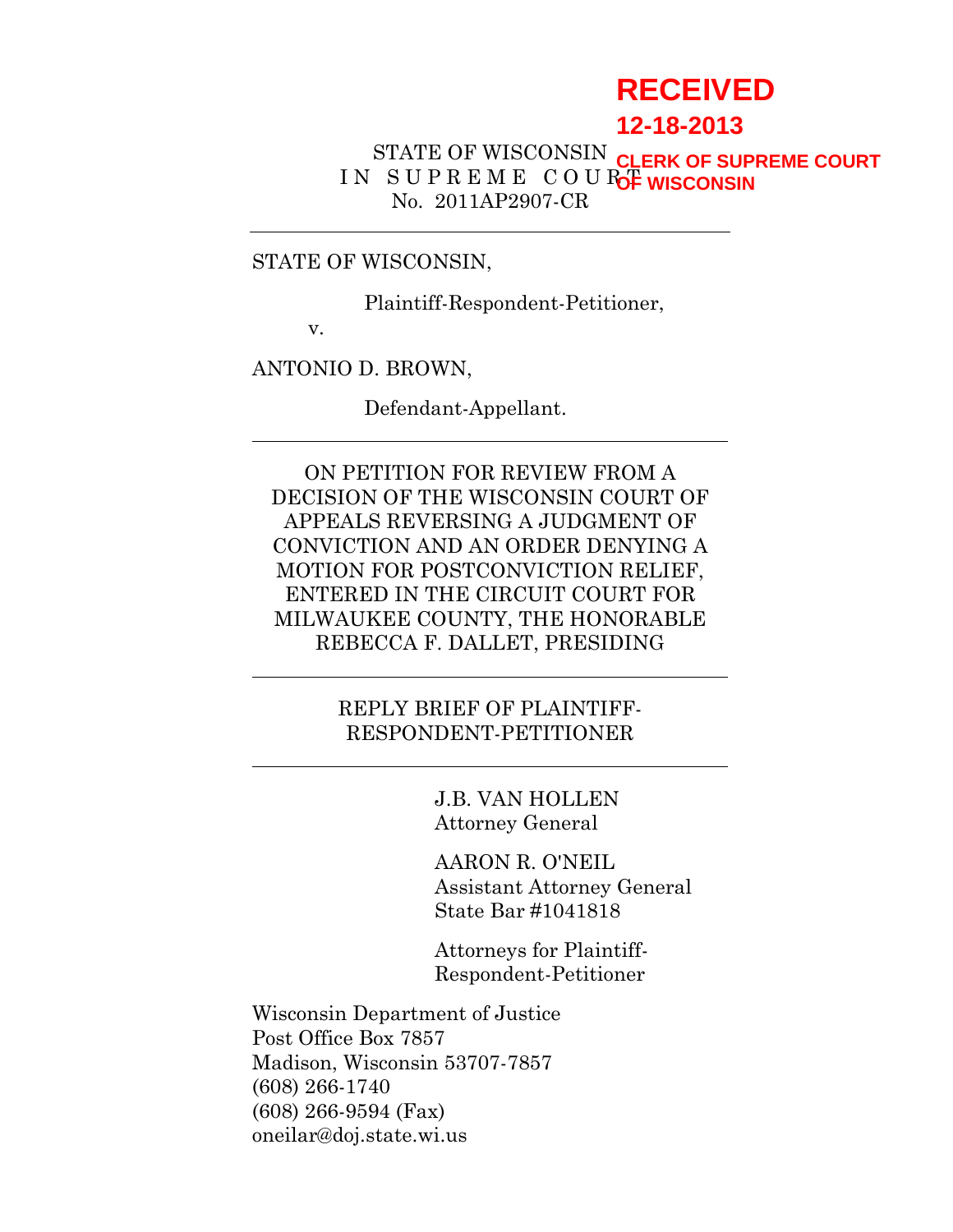Page

| I. |           | THE COURT OF APPEALS<br>MISINTERPRETED WIS.<br>STAT. § 347.13(1)<br>BY<br>HOLDING THAT A TAIL<br>LAMP WITH TWO OF THREE<br>FUNCTIONING BULBS WAS<br>IN "GOOD WORKING ORDER."2 |
|----|-----------|-------------------------------------------------------------------------------------------------------------------------------------------------------------------------------|
|    | A.        | A tail lamp is in good<br>working order when it is<br>functioning as intended2                                                                                                |
|    | <b>B.</b> | The State's interpretation<br>of "good working order"<br>does not require tail lamps<br>to be in mint condition3                                                              |
|    | C.        | The court of appeals'<br>decision does not provide<br>guidance to law enforce-<br>ment, courts, or the public6                                                                |
|    | D.        | Probable cause or reason-<br>able suspicion can be<br>based on an officer's good-                                                                                             |
|    | Ε.        | Brown's trial counsel was<br>not ineffective9                                                                                                                                 |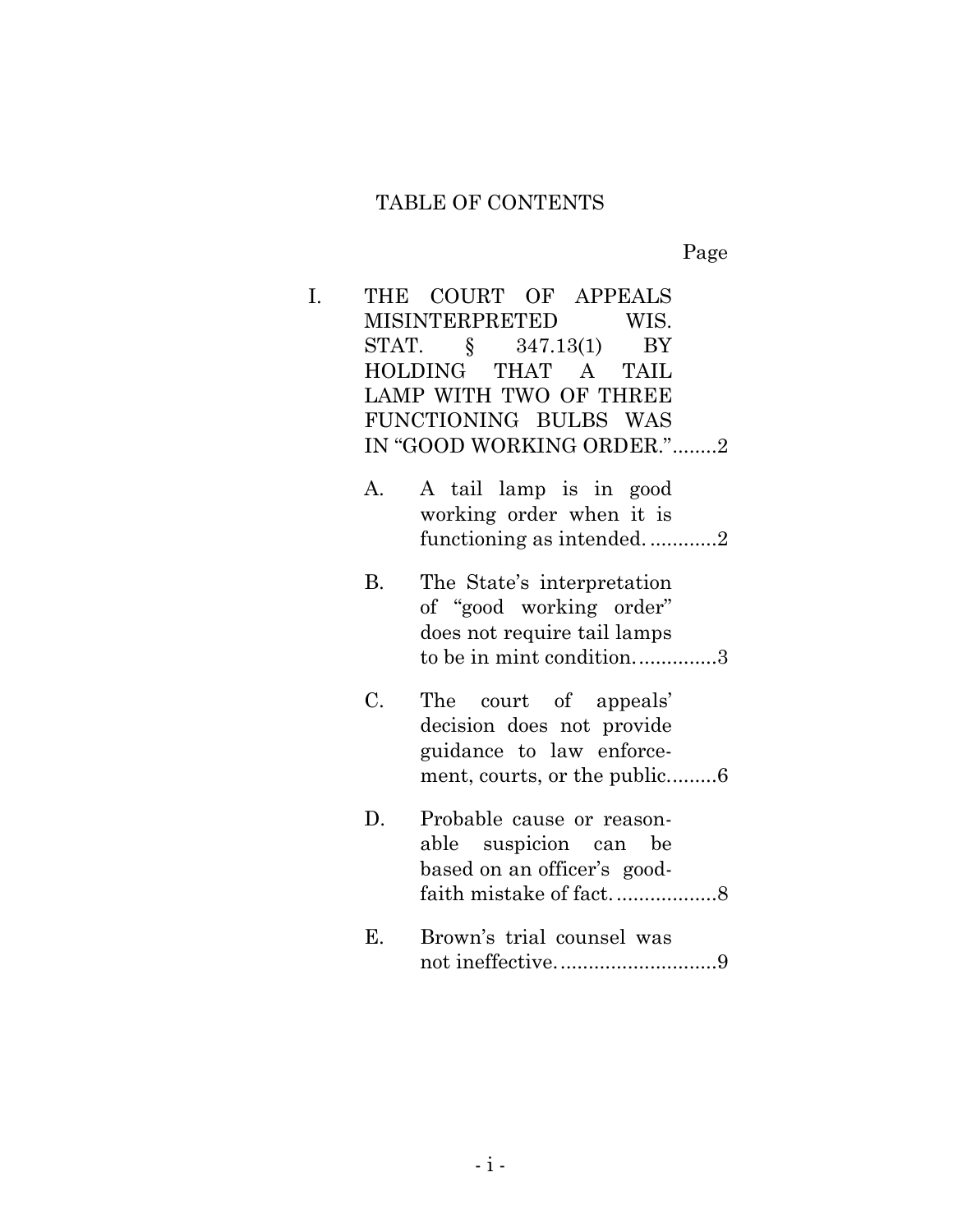# Page

| THE STATE AGREES THAT<br>II.<br>BROWN IS ENTITLED TO<br>THE ADDITIONAL FOUR-<br>TEEN DAYS OF SENTENCE |
|-------------------------------------------------------------------------------------------------------|
|                                                                                                       |
| <b>CASES CITED</b>                                                                                    |
| Florida v. Jimeno,                                                                                    |
| Goens v. State,<br>943 N.E.2d 829 (Ind. Ct. App. 2011) 4                                              |
| Illinois v. Rodriguez,                                                                                |
| Kroft v. State,<br>992 N.E.2d 818 (Ind. Ct. App. 2013) 5                                              |
| State v. Butler,<br>2009 WI App 52, 317 Wis. 2d 515,                                                  |
| State v. Smet,<br>2005 WI App 263, 288 Wis. 2d 525,                                                   |
| <b>STATUTES CITED</b>                                                                                 |

Wis. Stat. § 340.01(66)............................................ 2

Wis. Stat. § 347.13(1).............................. 2, 3, 5, 6, 9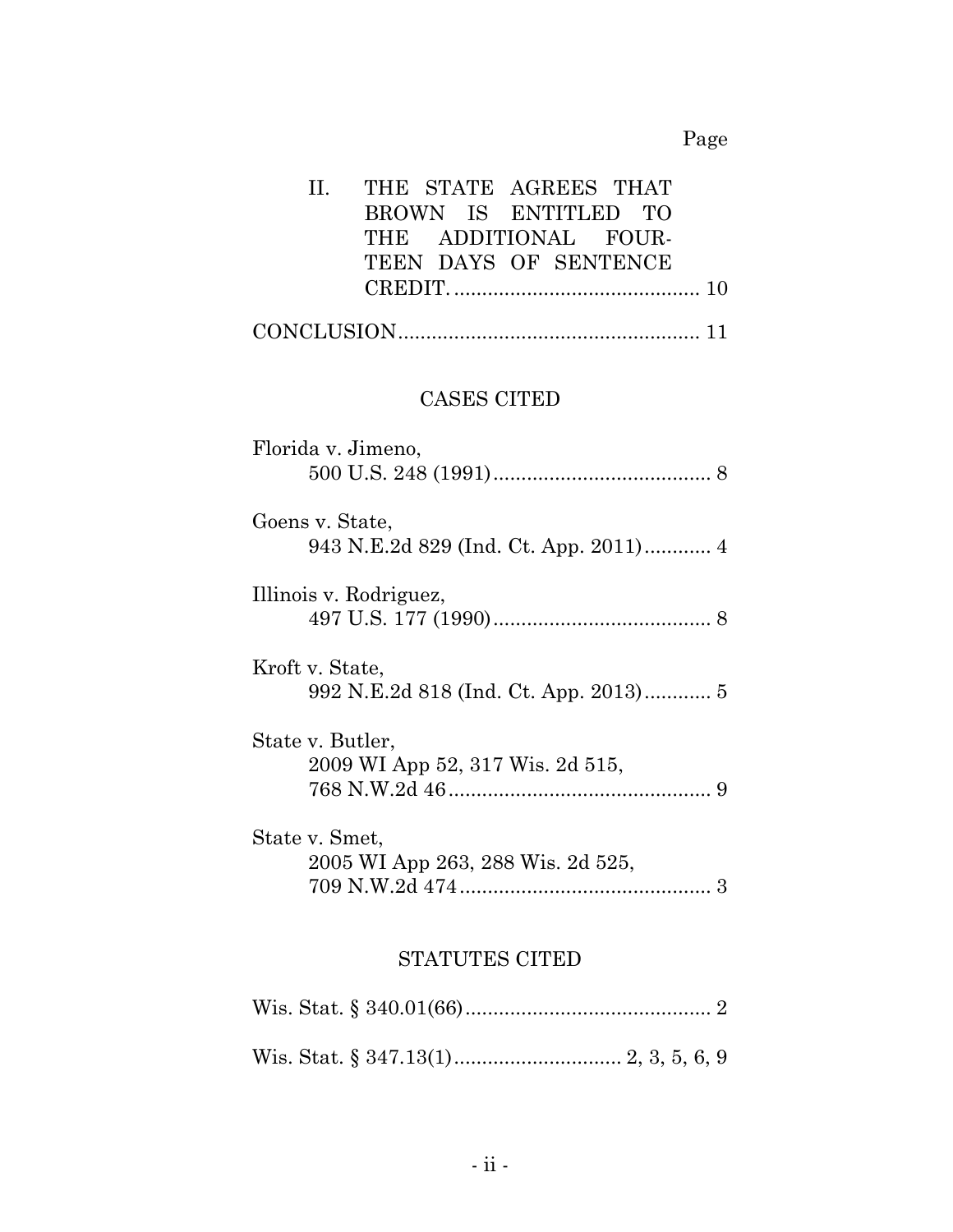# Page

# OTHER AUTHORITIES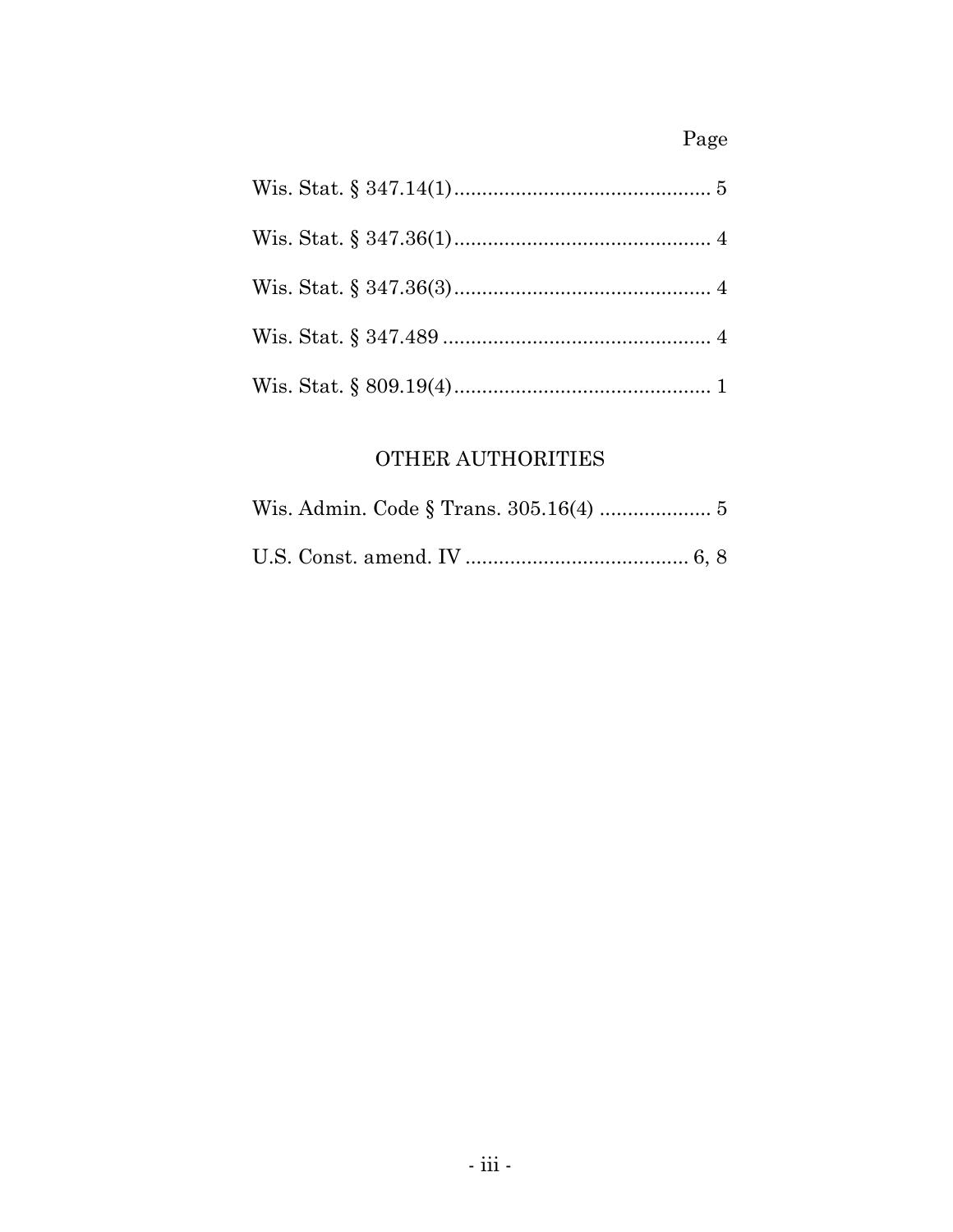#### STATE OF WISCONSIN

IN SUPREME COURT

No. 2011AP2907-CR

#### STATE OF WISCONSIN,

Plaintiff-Respondent-Petitioner,

v.

ANTONIO D. BROWN,

Defendant-Appellant.

ON PETITION FOR REVIEW FROM A DECISION OF THE WISCONSIN COURT OF APPEALS REVERSING A JUDGMENT OF CONVICTION AND AN ORDER DENYING A MOTION FOR POSTCONVICTION RELIEF, ENTERED IN THE CIRCUIT COURT FOR MILWAUKEE COUNTY, THE HONORABLE REBECCA F. DALLET, PRESIDING

# REPLY BRIEF OF PLAINTIFF-RESPONDENT-PETITIONER

The State of Wisconsin, Plaintiff-Respondent-Petitioner, files this brief in reply to Defendant-Appellant Antonio D. Brown's brief-inchief. *See* Wis. Stat. § 809.19(4).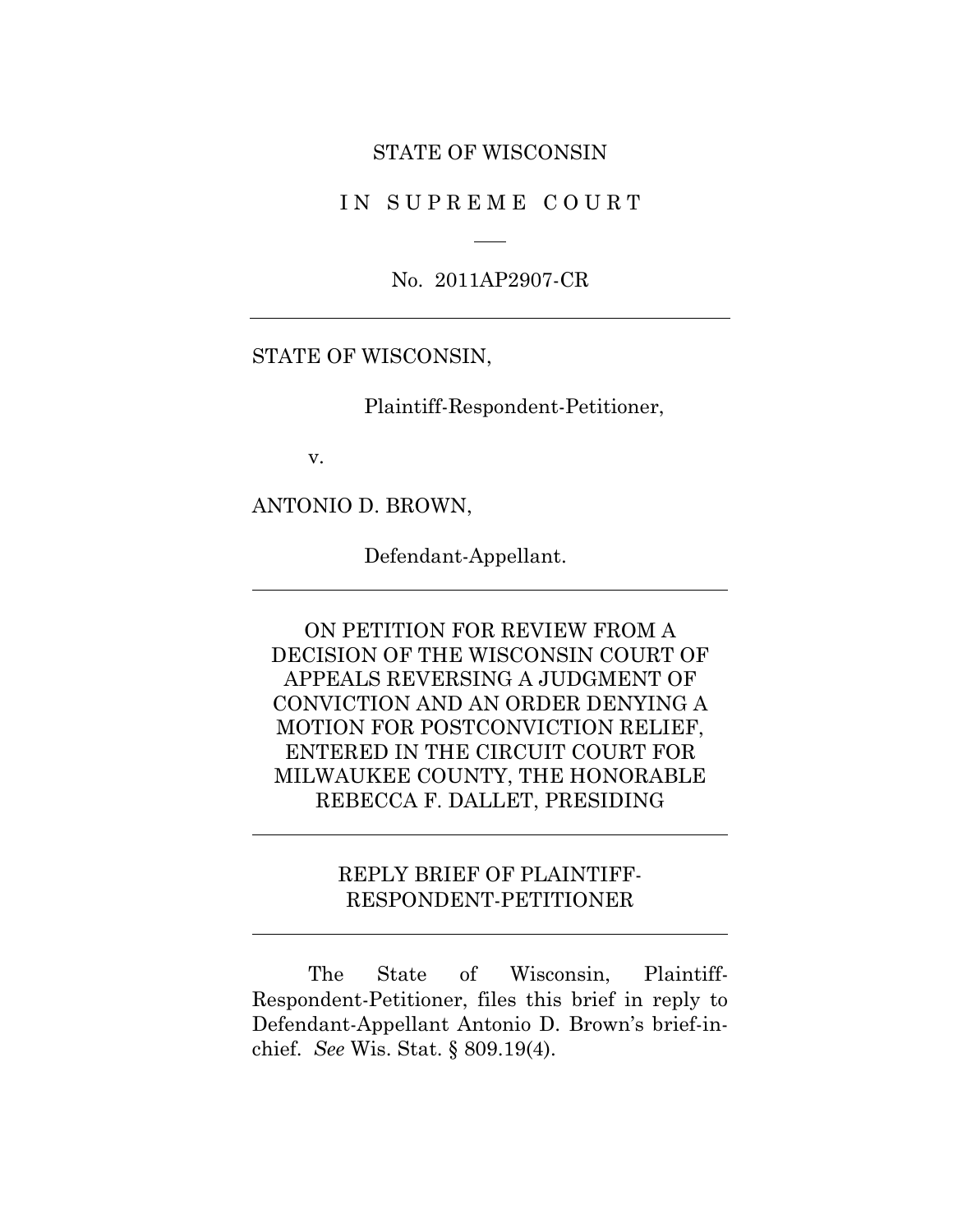- **I. THE COURT OF APPEALS MISINTERPRETED WIS. STAT. § 347.13(1) BY HOLDING THAT A TAIL LAMP WITH TWO OF THREE FUNCTIONING BULBS WAS IN "GOOD WORKING ORDER."**
	- A. A tail lamp is in good working order when it is functioning as intended.

The State agrees with Brown that the dispute in this case turns on the definition of "good working order" in Wis. Stat. § 347.13(1) (Brown's brief at 8). Brown argues that the court of appeals correctly determined that good working order must be defined in reference to the statutory definition of a tail lamp, specifically, the requirements that the lamp emit a red light that designates the rear of the vehicle visible from 500 feet during hours of darkness (Brown's brief at 8- 10). *See* Wis. Stat. §§ 340.01(66); 347.13(1). Brown contends that because there is no evidence that the tail lamp on his car did not satisfy these requirements, it does not matter that only two of the lamp's three bulbs were working, and the court of appeals correctly held the stop unconstitutional (Brown's brief at 8-10).

This court should reject this argument. As explained in the State's brief-in-chief, "good working order" is properly interpreted to mean functioning according to its nature and purpose (State's brief-in-chief at 18-19). Put another way, a tail lamp is in good working order when it is operating as its manufacturer intended. The tail lamp on Brown's car had three bulbs, which were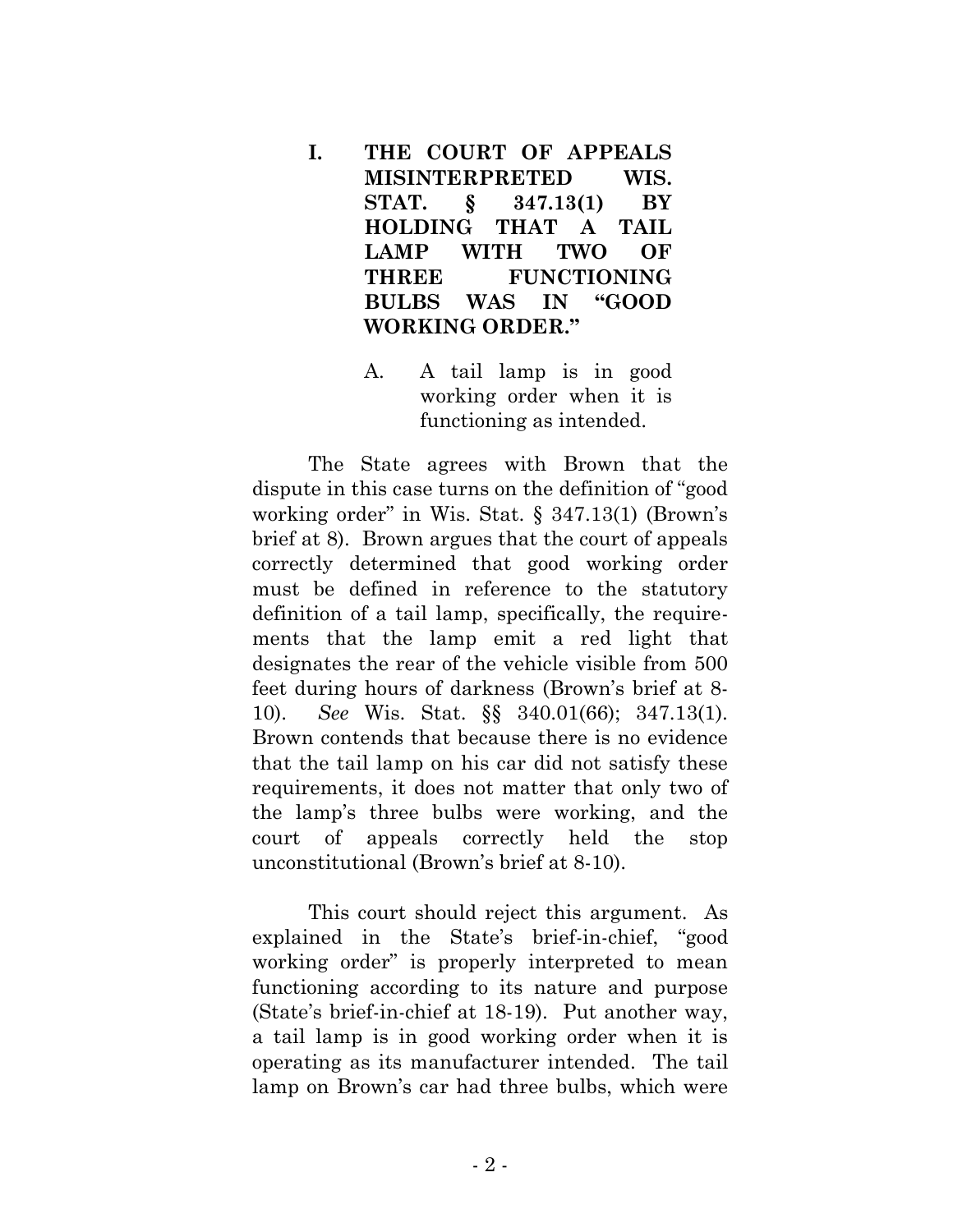meant to function together to illuminate the vehicle's tail end. When one of the bulbs was not working, the tail lamp was not functioning as it was supposed to, and was not in good working order.

> B. The State's interpretation of "good working order" does not require tail lamps to be in mint condition.

Brown argues that the State's interpretation of good working order would require tail lamps to be in perfect or mint condition (Brown's brief at 10-14). The State's standard simply requires that vehicle owners replace burned-out bulbs on their vehicle's lamps. This is hardly an onerous condition to impose in exchange for the privilege of operating a vehicle on the public roads. *See State v. Smet*, 2005 WI App 263, ¶ 8, 288 Wis. 2d 525, 709 N.W.2d 474 (driving an automobile is a privilege, not a right, and is subject to reasonable regulation in the interest of public safety and welfare).

Brown also points to other statutes requiring various pieces of vehicle equipment to be in good working order and claims this supports his position (Brown's brief at 11-12). He argues that, like Wis. Stat. § 347.13(1)'s requirement of visibility of a red light from 500 feet, each of these statutes has specifications for each piece of equipment which, in turn establishes what it means for that equipment to be in good working order (Brown's brief at 12).

The State's interpretation of Wis. Stat. § 347.13(1) does not conflict with these statutes.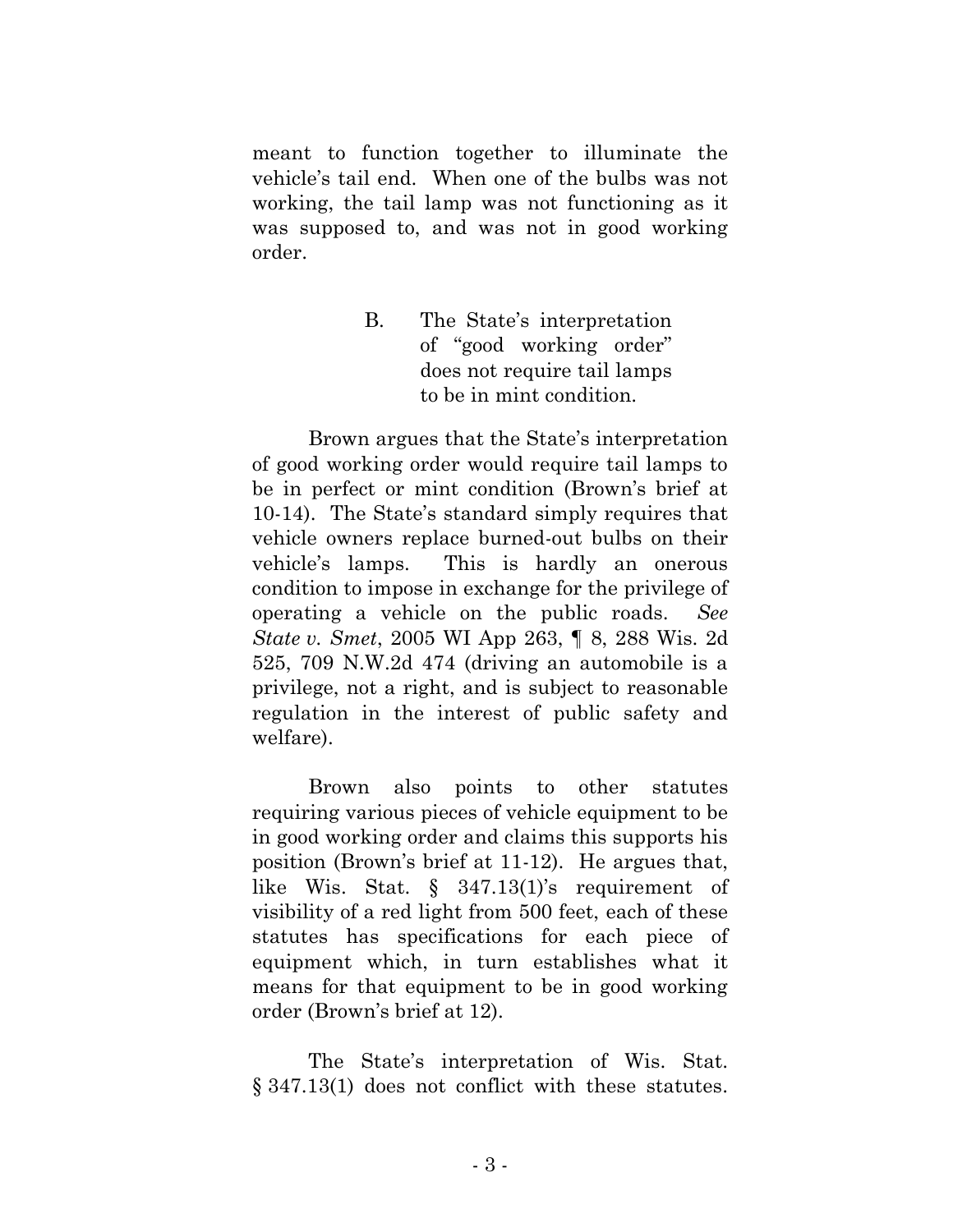Brown notes the requirements for motor vehicle brakes, specifically, that they be capable of stopping the vehicle within fifty feet at twenty miles per hour (Brown's brief at 12). Wis. Stat. § 347.36(1). He also points to the requirement that brakes for bicycles, motor bicycles, and personal assistive mobility devices be "'adequate to control the movement of and to stop'" these vehicles "'whenever necessary'" (Brown's brief at 12). Wis. Stat. § 347.489. There is no reason not to believe that brakes that are capable of doing this are functioning as intended, and thus, in good working order under Wis. Stat. § 347.36(3). In contrast, a vehicle light with non-operational bulbs is not functioning as intended, and is not in good working order.

Brown relies on two cases from Indiana to support his definition of good working order. The first, *Goens v. State*, 943 N.E.2d 829 (Ind. Ct. App. 2011), involved a traffic stop where one of a car's three stop lamps was not working. *Id*. at 831. Because Indiana law requires that vehicles have only one stop lamp, the Indiana Court of Appeals found the stop improper. *Id*. at 832-34. The court also rejected the State's alternate argument that the inoperable stop lamp violated Indiana's "good working order statute," finding that the statute did not apply to stop lamps, and even if it did, there was no basis for the stop because only one lamp was required. *Id*. at 834.

*Goens* is not persuasive. The court addressed the term "good working order" as an afterthought, and its discussion of it cannot be separated from Indiana's requirement that vehicles need just one stop lamp. In contrast, in Wisconsin, if a car has two tail lamps, or stop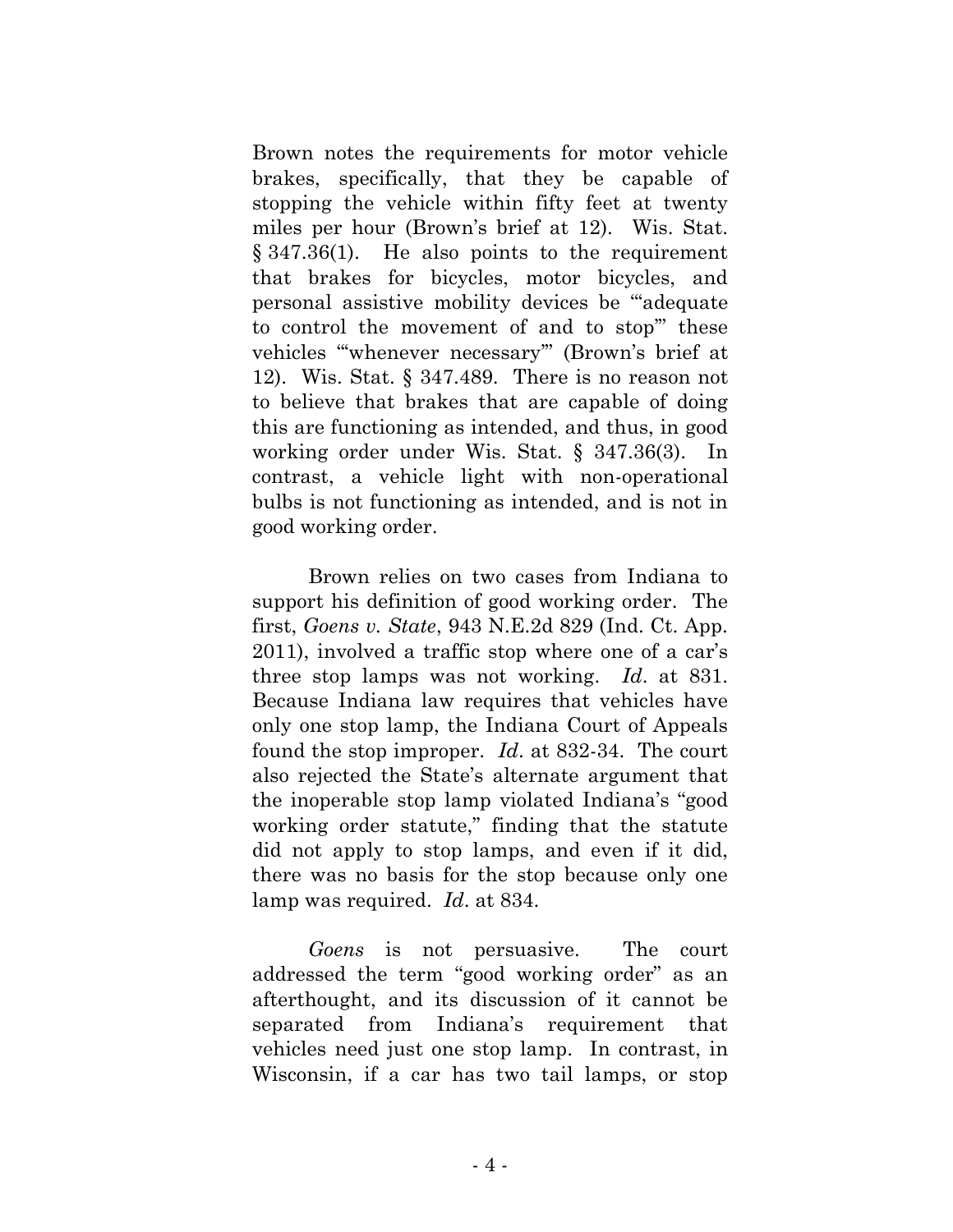lamps for that matter, both must be maintained in good working order. *See* Wis. Stat. §§ 347.13(1); 347.14(1). While Indiana may look to the overall stop lamp system to determine whether it is in good working order, Wisconsin requires an examination of each individual lamp.

The second case, *Kroft v. State*, 992 N.E.2d 818 (Ind. Ct. App. 2013), is also unhelpful. There, police stopped a vehicle because one of its tail lamps had a small hole in it. *Id*. at 820. This allowed some white light to emit from the lamp, and the State claimed a violation of Indiana's statute requiring that tail lamps emit red light. *Id*. at 821. The Indiana Court of Appeals disagreed, saying the statute did not require that the lamp emit only red light, and that the amount of white light emitted was miniscule. *Id*. at 821- 22. The court also rejected the State's argument that the hole in the tail lamp violated a different part of the good working order statute that requires vehicles be in "a safe mechanical condition that does not endanger" the driver, passengers, or other people on the highway, finding no evidence that the hole endangered anyone. *Id*. at 822. *Kroft* does not address the definition of "good working order" and has no applicability to this case.<sup>1</sup>

Brown also asks this court to consider the ramifications of adopting the State's position in the context of modern cars, pointing specifically to an Audi with a tail lamp that has almost thirty

<sup>&</sup>lt;sup>1</sup> The hole in the tail light would likely be a violation in Wisconsin. *See* Wis. Admin. Code § Trans. 305.16(4) (requiring that "[a]ll tail lamp lens and reflectors shall be installed and maintained in proper condition").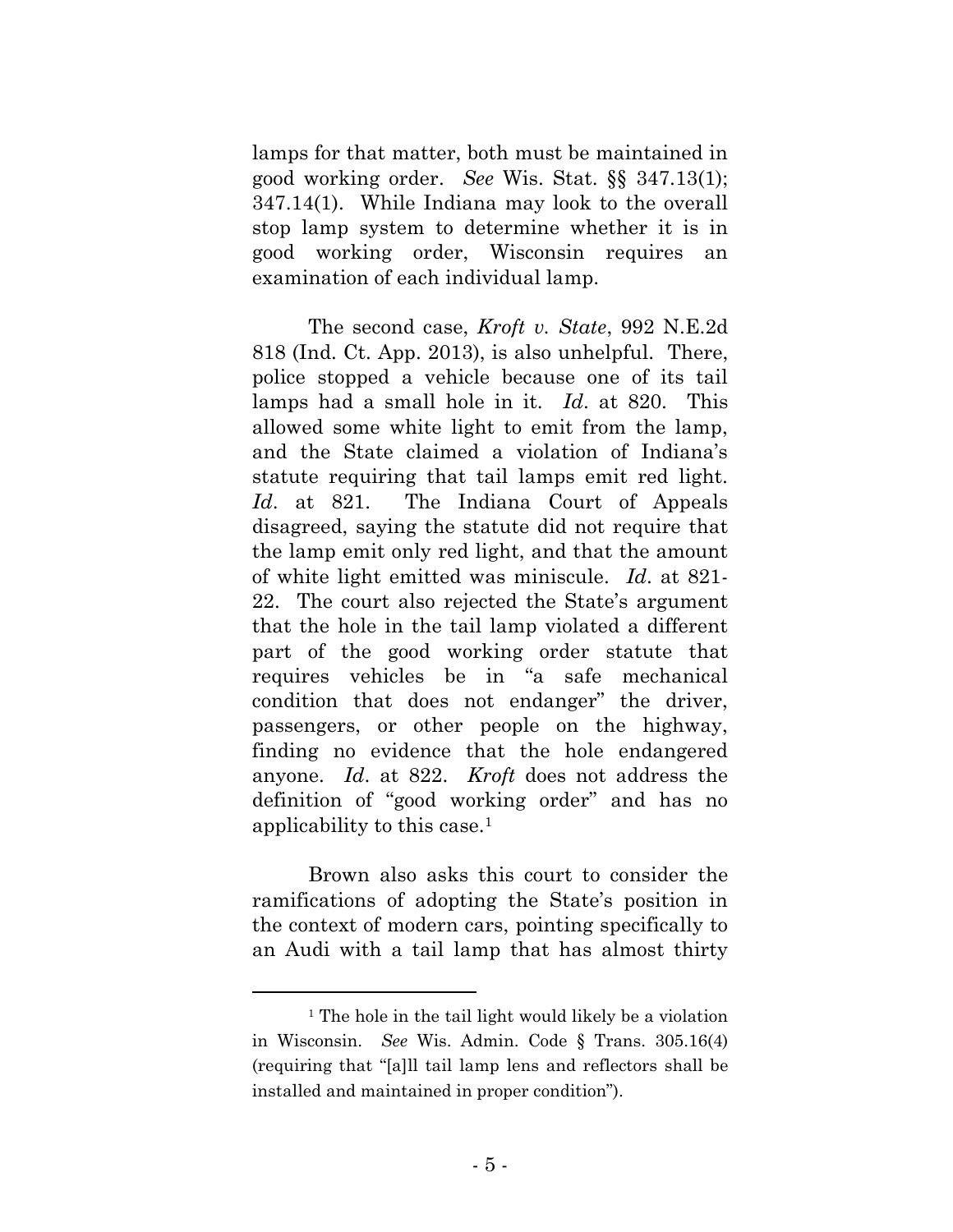bulbs (Brown's brief at 13-14). He argues that under the State's interpretation of Wis. Stat. § 347.13(1), a traffic stop would be justified if one of those bulbs is out (Brown's brief at 14). The State agrees. No one is forced to purchase a car with an intricate tail lamp, and by doing so, the owner takes on the responsibility of maintaining the car in accordance with the law. As, argued, this requires, among other things, that all bulbs in the tail lamps be operational.

> C. The court of appeals' decision does not provide guidance to law enforcement, courts, or the public.

Brown next argues that the State is wrong to say the court of appeals' decision sets forth a confusing standard for enforcing Wis. Stat. § 347.13(1). He first criticizes the State's proposed bright-line rule, saying such standards are disfavored in the Fourth Amendment context (Brown's brief at 14). The primary issue here, though, is statutory construction, which will necessarily require the court to establish a brightline rule when it decides what "good working order" in Wis. Stat. § 347.13(1) means. Brown admits as much when he argues his proposed interpretation of § 347.13(1) provides a clear standard (Brown's brief at 15).

Further, Brown's standard, based on the court of appeals' interpretation of Wis. Stat. § 347.13(1), is not as clear as he claims. Brown argues that so long as a tail lamp is emitting a red light visible from 500 feet to designate the rear of the car, then it is in good working order (Brown's brief at 15-16). Enforcing this standard would be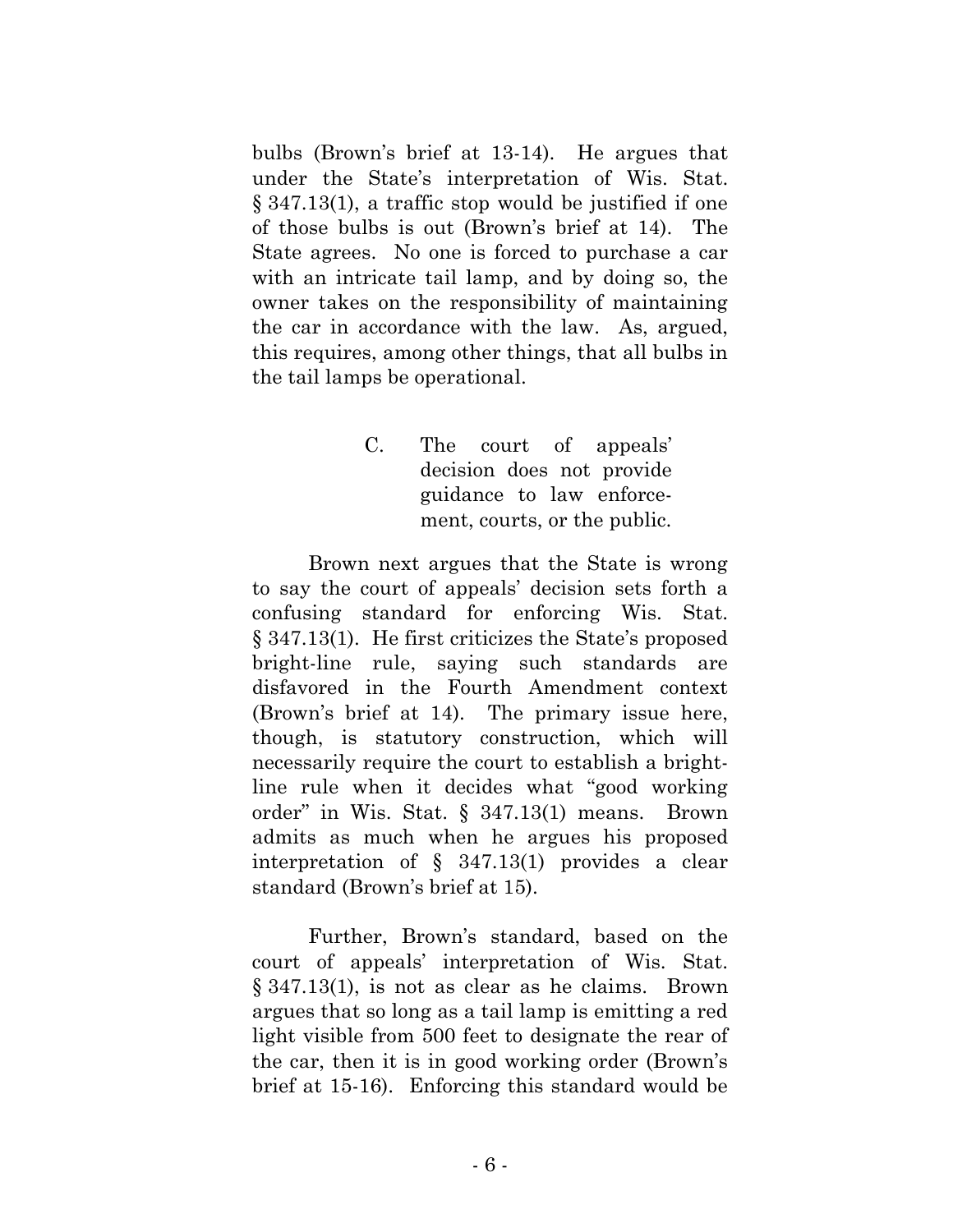difficult. How often are police 500 feet from a vehicle they stop, particularly on a city street like the one involved in this case? Brown suggests that if an officer reasonably believes the light is not visible from this distance, he or she can make the stop (Brown's brief at 15-16). What if the officer turns out to be wrong? Brown does not believe officers should be able to make good-faith mistakes of fact in assessing whether to make a traffic stop, so under his interpretation, the stop would be invalid if the light turns out to be visible from 500 feet (Brown's brief at 16-22). In contrast, the State's standard is clearer, and allows officers to stop a vehicle to inform the driver that a tail lamp bulb is burned out, encouraging vehicle maintenance and safety.

Brown contends that the State is wrong that its interpretation promotes road safety because all that is required for a vehicle to have a safe tail lamp is for it to illuminate the car from 500 feet (Brown's brief at 16). But this would encourage drivers to ensure that their tail lamps just met this minimal requirement. Brown's example of the Audi with almost thirty bulbs in its tail lamp is illustrative. As the bulbs burned out, presumably at some point the tail lamp would no longer be sufficient to designate the car from 500 feet. It would be better to require drivers to maintain all of the bulbs and to allow law enforcement to stop and inform them if any are burned out than to allow the tail light to cross the visibility threshold while the car is in motion and threaten public safety.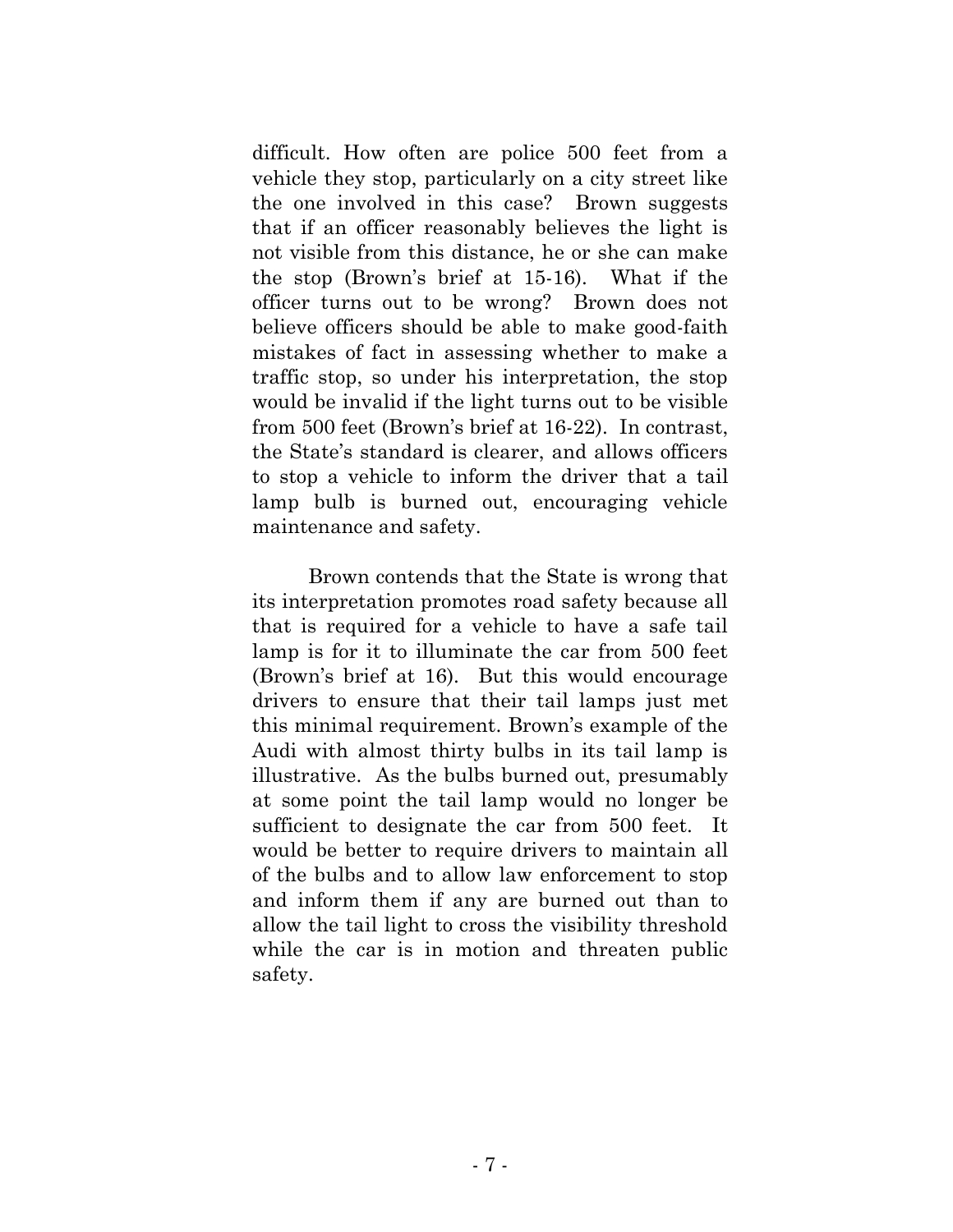D. Probable cause or reasonable suspicion can be based on an officer's goodfaith mistake of fact.

Brown next asks this court to reject the State's alternative argument that the stop in this case was valid based on the officers' good-faith belief that the unlit bulb was part of the tail lamp, even if that belief was mistaken because the bulb was actually part of the brake lamp (Brown's brief at 16-22). He contends this court should not extend the good-faith exception to the exclusionary rule to mistakes of fact underlying traffic stops (Browns' brief at 18-22).

The State is not asking this court to do anything more than to apply established Fourth Amendment principles in finding that a good-faith mistake of fact can form the basis for a seizure. The touchstone of the Fourth Amendment is reasonableness. *Florida v. Jimeno*, 500 U.S. 248, 250 (1991). Just because something is wrong does not make it unreasonable. *See Illinois v. Rodriguez*, 497 U.S. 177, 185-86 (1990). Law enforcement officers are not required to be allknowing, and if they reasonably rely on apparent facts in making a seizure that later turn out to be wrong, it should not be grounds for suppression.

Further, the State disagrees with Brown's assertion the record does not support a finding that the officers in this case made a good-faith mistake of fact that the unlit bulb was part of the tail lamp (Brown's brief at 17-18). As the circuit court noted, the age of the car and the officers' lack of familiarity with it would allow them to reasonably believe the bulb was part of the tail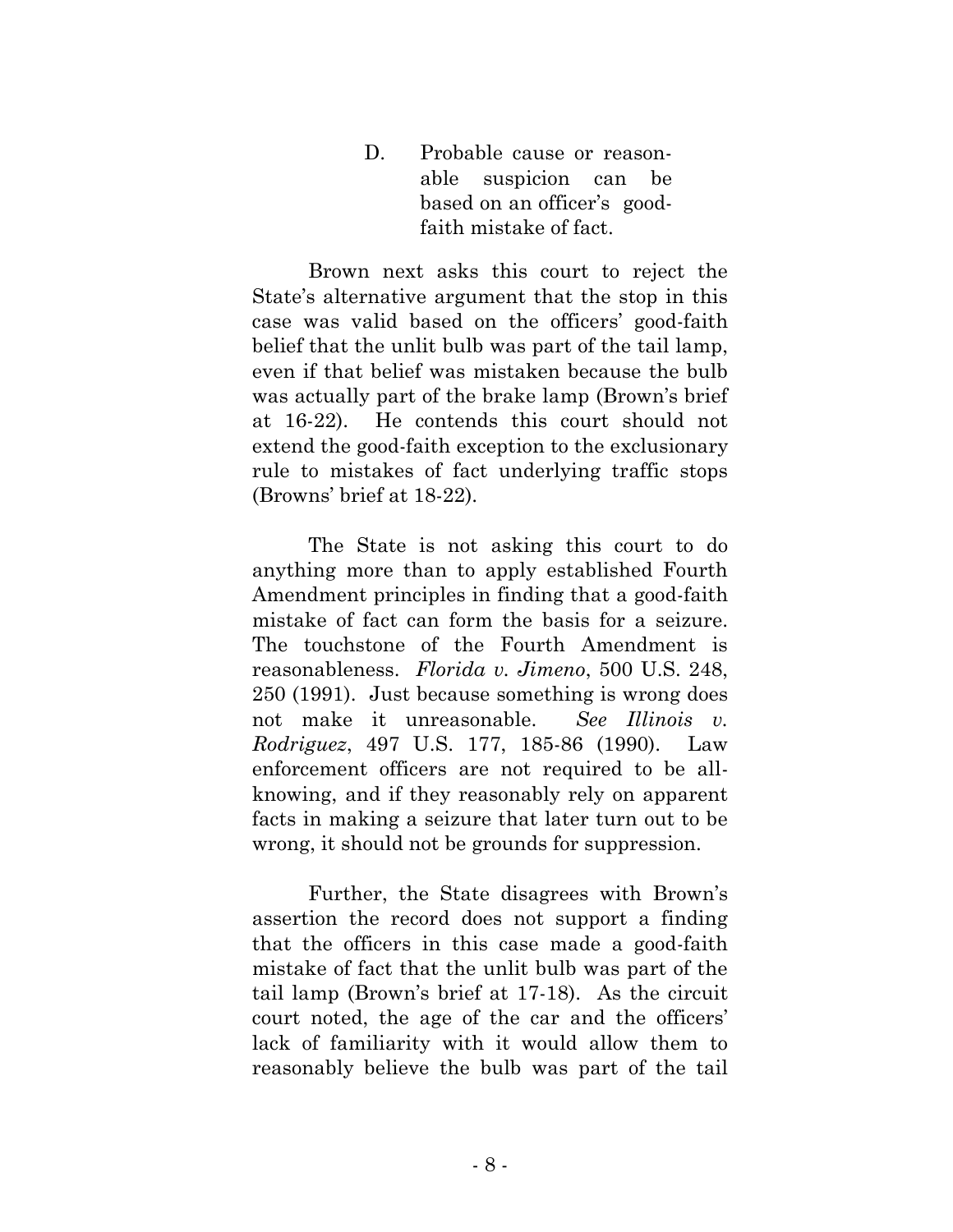lamp (40:7-8). Even if the officers were wrong that the unlit bulb was part of the tail lamp, they could reasonably believe it was and stop Brown's car.

### E. Brown's trial counsel was not ineffective.

Brown also argues that his trial counsel was ineffective for not making his current argument about Wis. Stat.  $\S$  347.13(1) at the suppression hearing (Brown's brief at 22-24). The reason for this argument appears to be to provide an alternative basis for relief if this court finds that Brown forfeited his claim by not properly raising it while litigating the suppression motion (Brown's brief at 22). The State does not argue that Brown forfeited his claim.

Further, Brown's counsel was not ineffective. Even had counsel argued that Brown's tail lamp complied with Wis. Stat. § 347.13(1), counsel would have been wrong. As such, Brown was not prejudiced by counsel's failure to make this argument during the suppression proceedings. *See State v. Butler*, 2009 WI App 52, ¶ 8, 317 Wis. 2d 515, 768 N.W.2d 46 (counsel not ineffective for failing to make motion that would have been denied).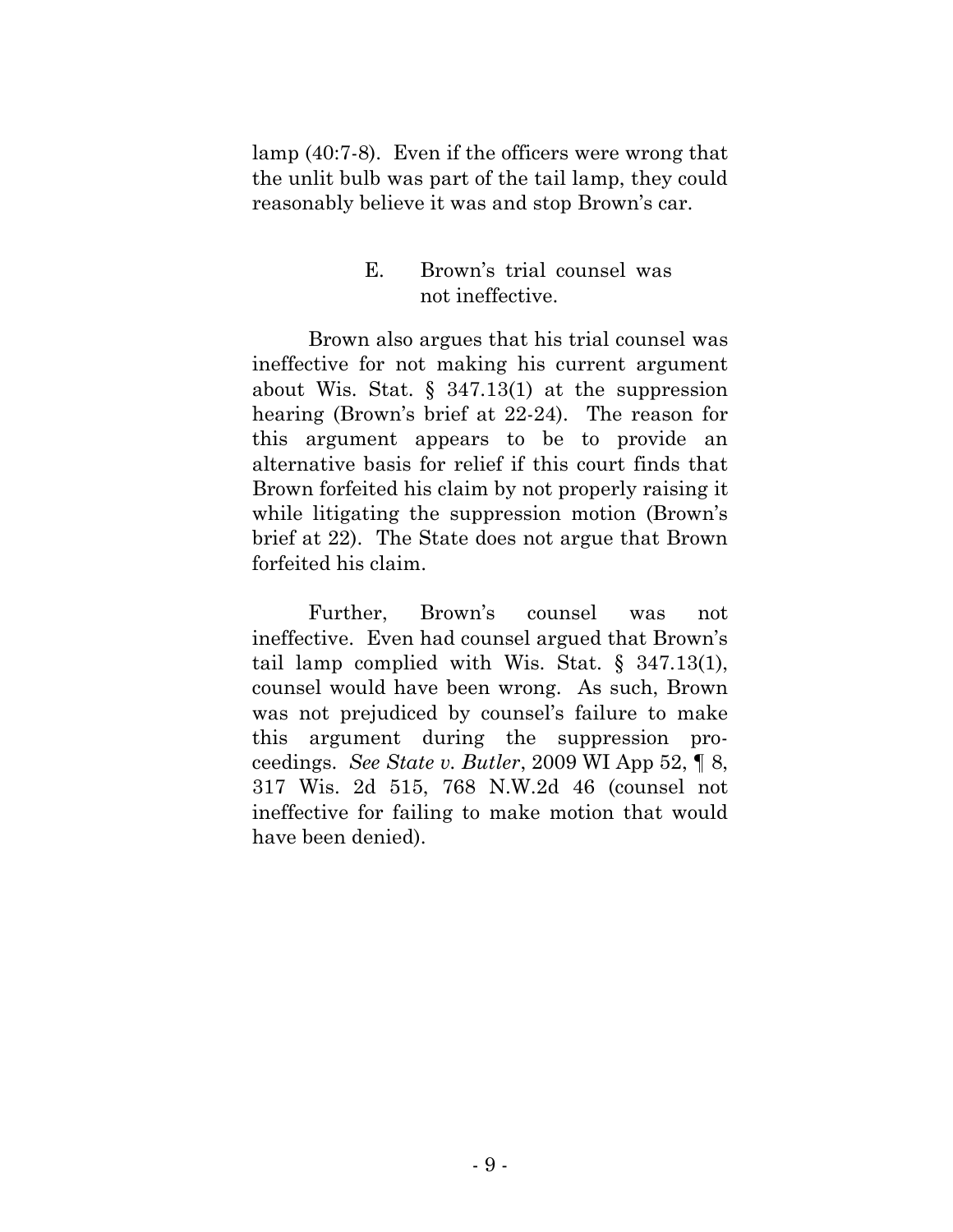# **II. THE STATE AGREES THAT BROWN IS ENTITLED TO THE ADDITIONAL FOUR-TEEN DAYS OF SENTENCE CREDIT.**

Brown is correct that the State has conceded that he is entitled to 209 days of sentence credit, rather than the 195 days he received (Brown's brief at 28). He also notes the State did not brief the issue in its brief-in-chief and asks, should this court reverse on the suppression issue, for remand to the court of appeals to allow it to address the sentence credit claim (Brown's brief at 28).

The State does not object to Brown's proposal, but also does not object to this court addressing the sentence credit issue itself. The State's position on this issue has not changed since this case was before the court of appeals. Undersigned counsel advises the court that he will be prepared to discuss this issue at oral argument, should the court want to address it.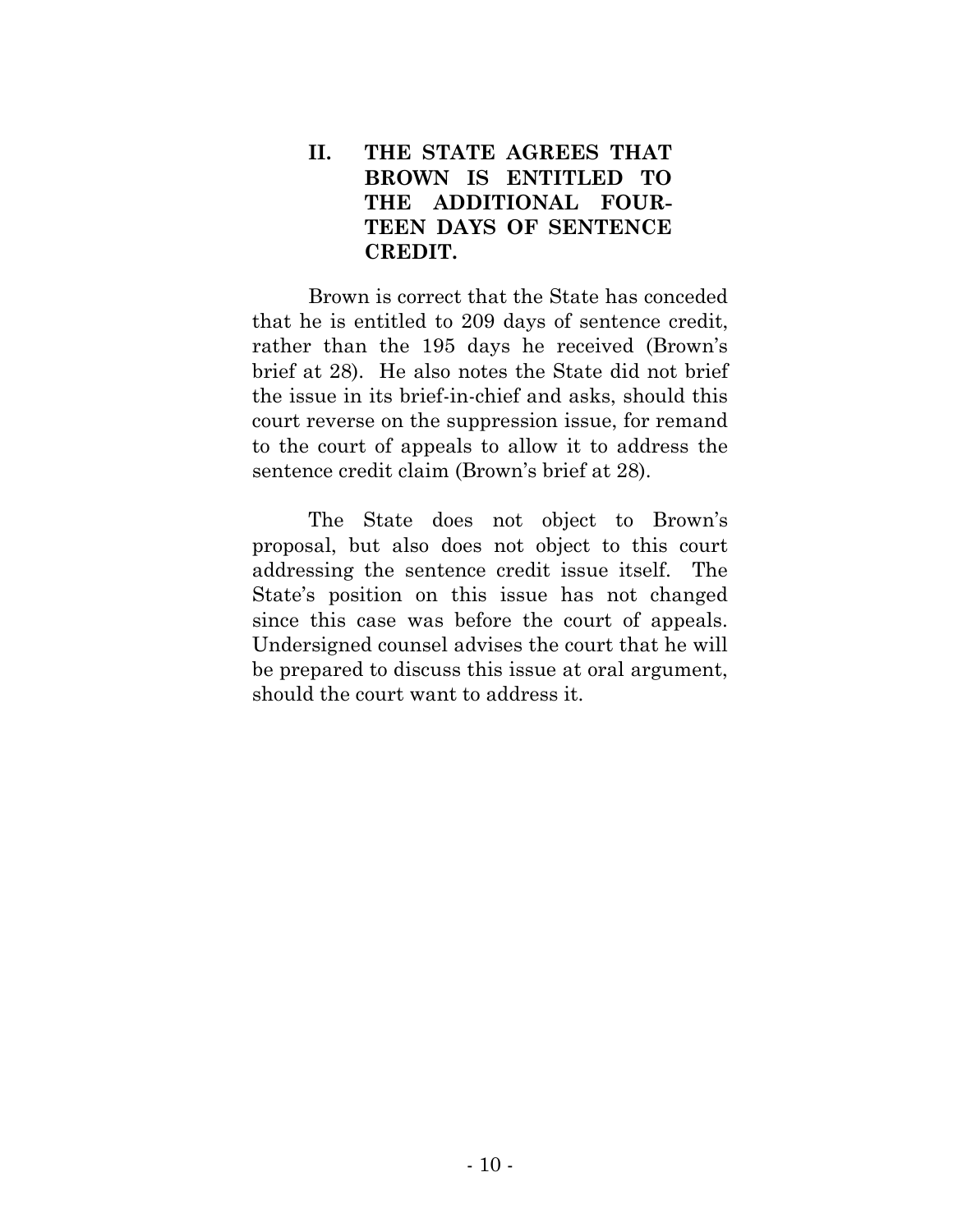### **CONCLUSION**

Upon the foregoing, the State respectfully requests that this court reverse the decision of the court of appeals.

Dated this 18th day of December, 2013.

Respectfully submitted,

J.B. VAN HOLLEN Attorney General

AARON R. O'NEIL Assistant Attorney General State Bar #1041818

Attorneys for Plaintiff-Respondent-Petitioner

Wisconsin Department of Justice Post Office Box 7857 Madison, Wisconsin 53707-7857 (608) 266-1740 (608) 266-9594 (Fax) oneilar@doj.state.wi.us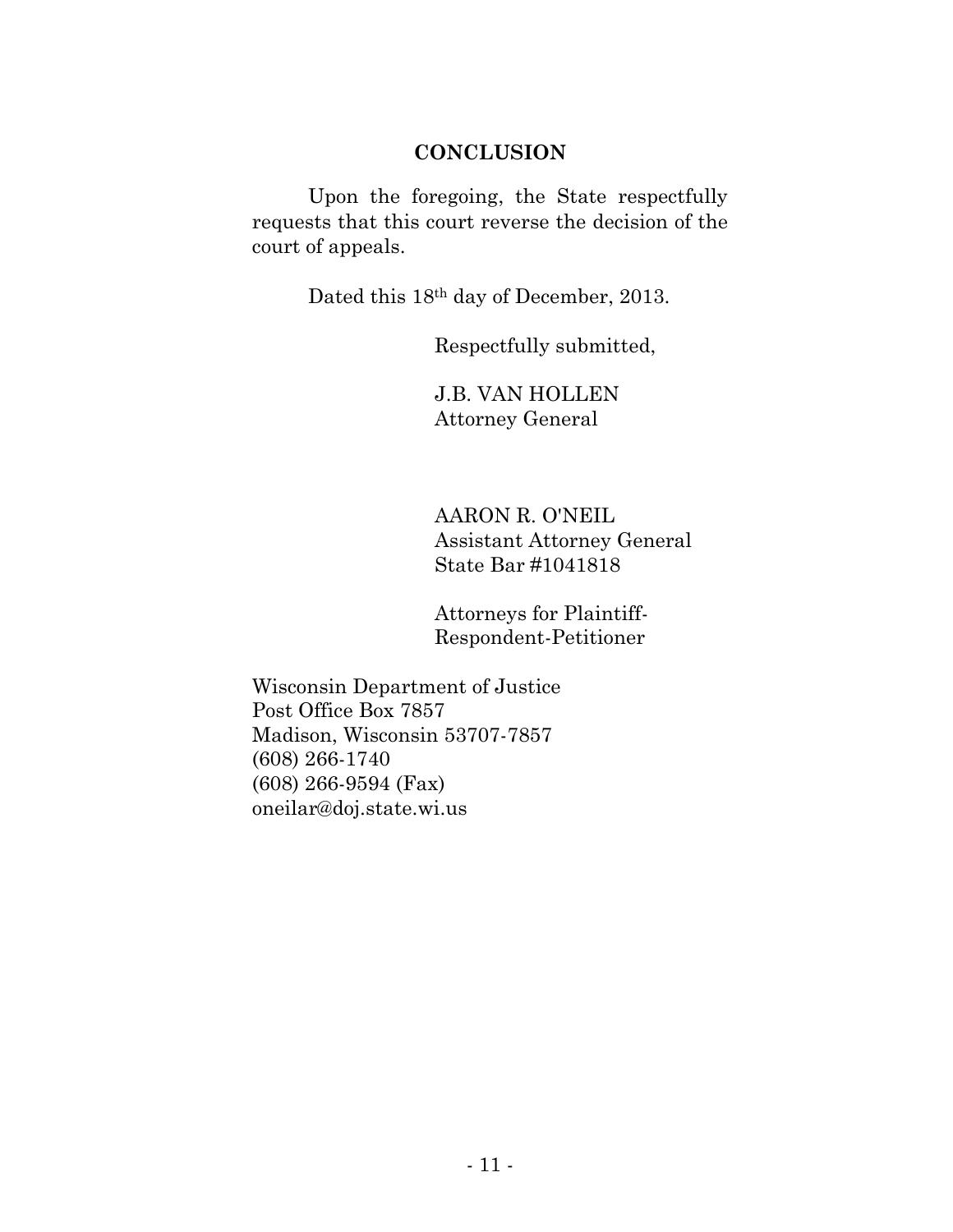# **CERTIFICATION**

I hereby certify that this brief conforms to the rules contained in Wis. Stat. § 809.19(8)(b) and (c) for a brief produced with a proportional serif font. The length of this brief is 2,252 words.

Dated this 18th day of December, 2013.

AARON R. O'NEIL Assistant Attorney General

\_\_\_\_\_\_\_\_\_\_\_\_\_\_\_\_\_\_\_\_\_\_\_\_\_\_\_